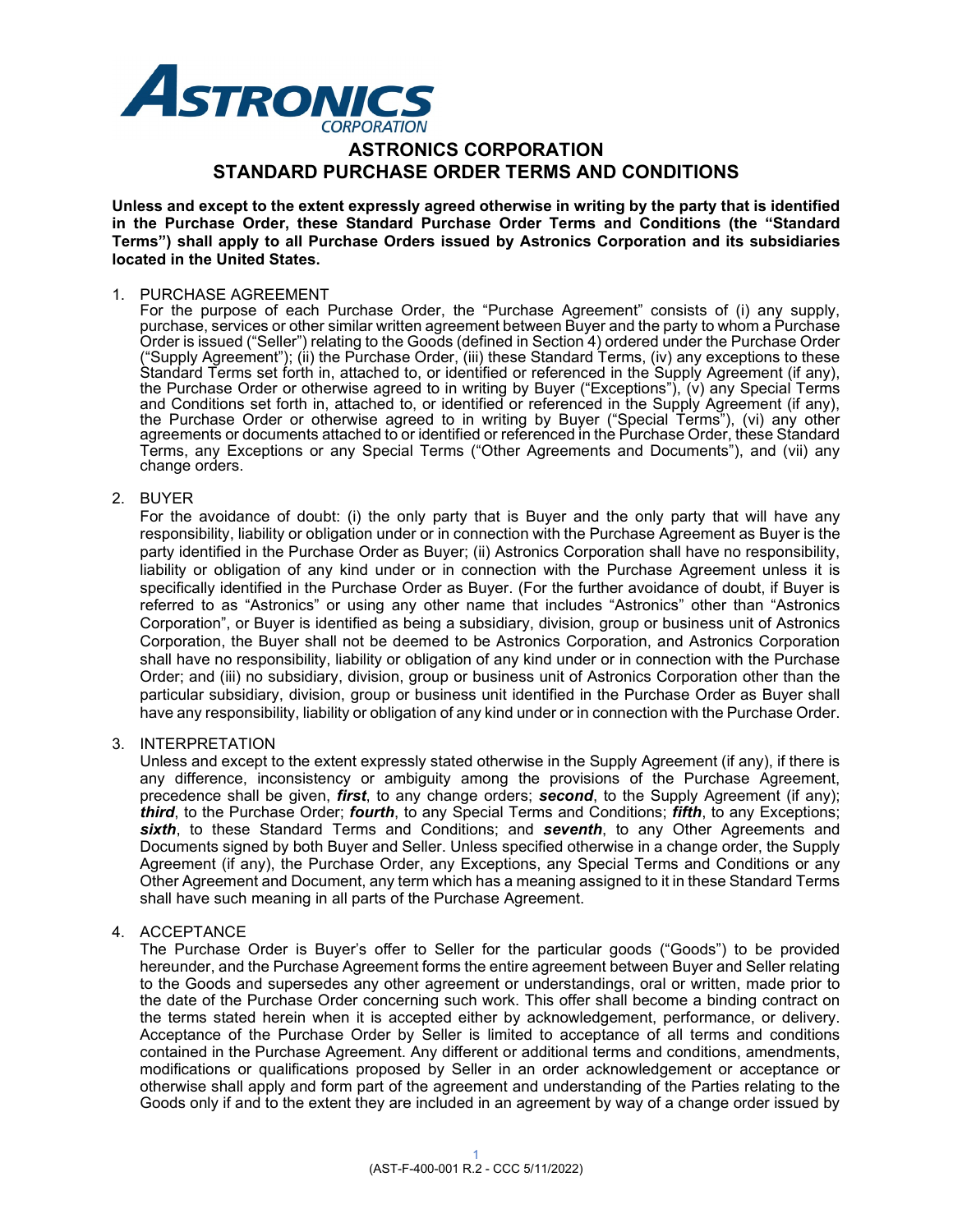

Buyer and accepted by Seller. Nothing in any invoice, shipping document or other similar document that differs from or conflicts with the Purchase Agreement or these Standard Terms shall apply or form part of the agreement and understanding of the parties relating to the Goods.

#### 5. PACKING – SHIPPING

All Goods shall be prepared for shipment and packed to prevent damage or deterioration, with shipment secured from the lowest transportation rates, in compliance with carrier tariffs. No charges will be paid by Buyer for preparation, packing, crating or cartage unless separately stated in the Purchase Order. All shipments to be forwarded on one day via one route shall be consolidated. Each container shall be consecutively numbered and marked with purchase order and part numbers. Container and purchase order numbers shall be indicated on bills of lading. Packing slips showing the purchase order number, shall be attached to the No. 1 container for each shipment. Any Goods sold f.o.b. place of shipment shall be forwarded prepaid or collect as directed by Buyer. Seller shall make no declaration concerning value of Goods shipped, except on Goods where tariff rate(s) are dependent upon a released or declared value, in which event such value shall be released or declared at the maximum value for the lowest rate(s).

#### 6. SHIPMENT – DELIVERY

Delivery of Goods shall be in accordance with the applicable Incoterm (as defined in Incoterms 2020 published by the International Chamber of Commerce) or other delivery term specified in the Supply Agreement (if any), the Purchase Order or any Special Terms. Time is of the essence in the performance of the Purchase Agreement. Shipments or deliveries or performance of services shall be strictly in accordance with the delivery schedule specified in the Supply Agreement (if any), the Purchase Order or any Special Terms. If it appears Seller will not meet such schedule, then in addition to Buyer's other remedies, Seller shall promptly accelerate work and notify Buyer in writing of any delay and, if requested by Buyer, ship via air or expedited routing to avoid or minimize delay to the maximum extent possible, the added cost to be borne by Seller. Goods are not to arrive at Buyer facilities late or more than five (5) business days prior, unless otherwise specified, to the scheduled delivery date reflected on an individual purchase order.

### 7. FORCE MAJEURE AND NOTICE OF LABOR DISPUTES

- a. Neither party shall be liable for any delays in delivery or payment caused by circumstances beyond its control including acts of God or of the public enemy, acts of the United States Government, fire, floods, epidemics, quarantine restrictions, strikes, or embargoes. When any delays in delivery will occur or are anticipated, Seller shall immediately give notice thereof to Buyer.
- b. Whenever an actual or potential labor dispute is delaying or threatening to delay the performance of the Purchase Order, Seller shall immediately give written notice thereof, including all relevant information with respect thereto, to Buyer.

### 8. INVOICES – PAYMENT

- a. Invoices shall not be issued, nor payments made prior to shipment, unless otherwise stated. Individual invoices must be issued for each shipment under the Purchase Order. Unless otherwise stated in the Purchase Order or any Special Terms, payment terms are Net 45 from date of invoice. Buyer reserves the right to accept more favorable payment terms if presented by Seller. Discount invoices will be payable based on applicable discount period computed from the date of scheduled or actual delivery of the Goods ordered or the date of receipt of the correct invoice, whichever is later. Unless freight and other charges are itemized, any discount will be taken on full amount of invoice. All payments are subject to adjustment for shortage or rejection.
- b. If Buyer is disputing an invoiced amount, Buyer may withhold payment of the disputed amount until the dispute is resolved.
- c. All amounts due or to become due from Buyer to Seller shall be subject to deduction or set-off by Buyer by reason of any claim or counterclaim it or any of its affiliates may have arising out of the Purchase Order or any other purchase order, agreement or transaction with Seller or any of its affiliates.
- d. Neither payment for nor use or inspection of Goods by Buyer or any of its affiliates shall be deemed to be acceptance by Buyer of such Goods by Buyer. Payment to Seller shall not release or relieve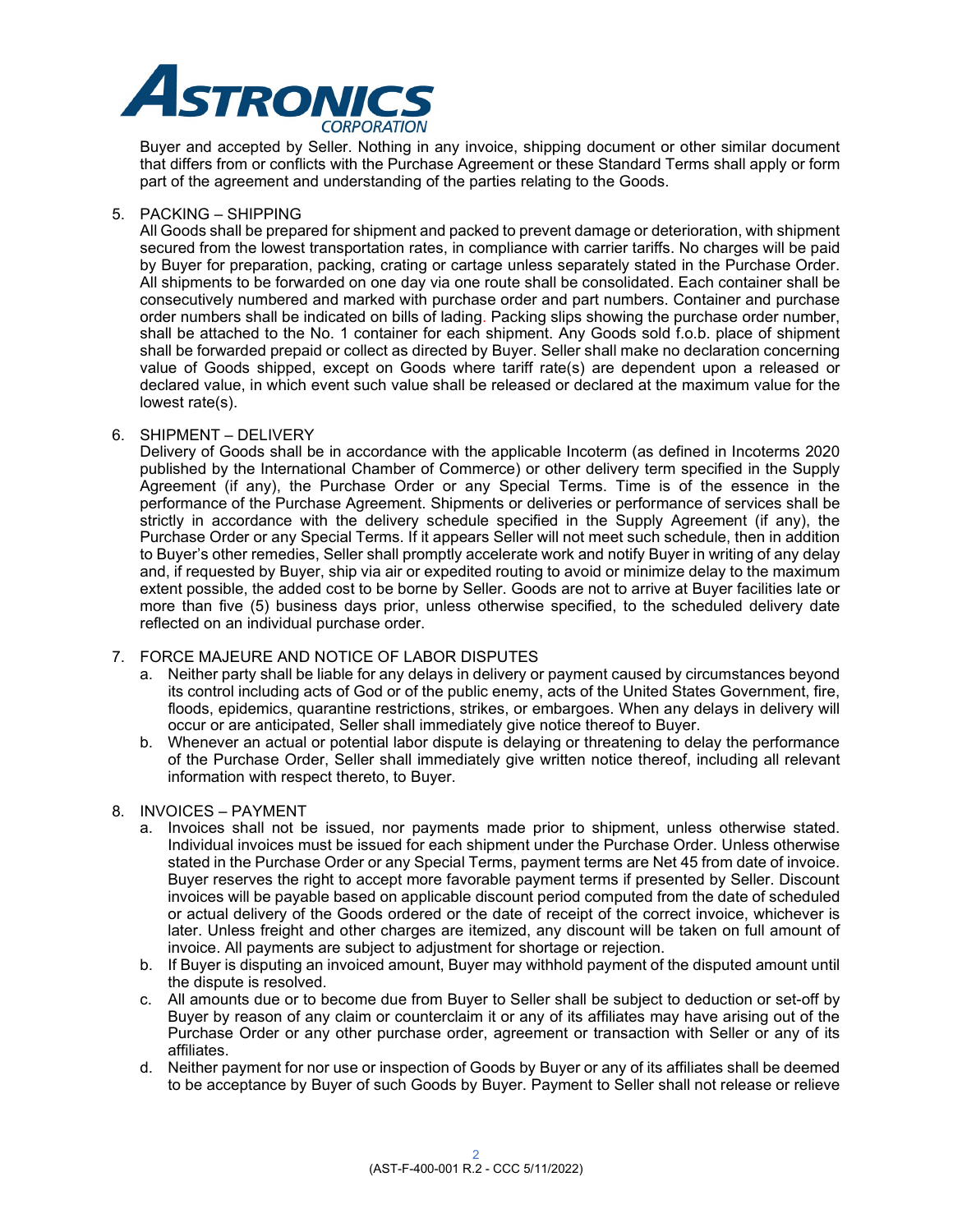

Seller of any of its liabilities and obligations under the Purchase Order. Payment of an invoice shall not prejudice Buyer's right to dispute such invoice at any time thereafter.

#### 9. PRICES

- a. The prices payable by Buyer for the Goods ordered shall be the prices stated in the Purchase Order. Except for any adjustments that may be provided for in the Supply Agreement (if any), the Purchase Order or in any Special Terms, all prices are fixed and firm. Prices include and cover all design and engineering work, tooling, dies, equipment, materials, parts and components, testing, certifications, packaging, packing, crating, labeling, handling, storage and services related to such Goods, unless otherwise specified.
- b. Seller warrants that the prices of the Goods covered by the Purchase Order are not in excess of Seller's lowest prices in effect on the date of the Purchase Order for comparable quantities of similar Goods.
- c. Unless otherwise expressly stated, all prices are in U.S. Dollars.
- 10. WARRANTIES

In addition to any other express or implied warranties or warranties set forth in these Standard Terms, the Special Terms or a Supply Agreement, Seller warrants that all Goods delivered under the Purchase Order will (i) be merchantable, (ii) be free from defects in materials and workmanship, (iii) comprise only materials and goods which are new and of recent manufacture, (iv) conform to the requirements of the Purchase Agreement including but not limited to, the applicable descriptions, specifications and drawings, (v) be free from defects in design and (vi) be suitable for the purposes intended by Buyer. Buyer's approval of a design furnished by Seller shall not relieve Seller of its obligations under this warranty. Seller's liability under this warranty clause shall include, but is not limited to, at Buyer's election, rework, replacement, or return for credit all defective or nonconforming Goods, the payment of all removal and re-installation costs not to exceed twenty percent of the price paid for the Good(s), and the payment of all packing and transportation costs attributable to accomplishment of the above, all at Seller's expense. The warranty of Seller, together with its service warranty and guarantee, if any, shall run to Buyer and its customers.

### 11. APPROVED SOURCES; COUNTERFEIT PARTS PREVENTION

- a. Definitions.
	- i. "Counterfeit Parts" shall mean a part, component, module, or assembly whose origin, material, source of manufacture, performance, or characteristics are misrepresented. This term includes, but is not limited to, (A) parts that have been (re)marked to disguise them or falsely represent the identity of the manufacturer, (B) defective parts and/or surplus material scrapped by the original manufacturer, and (C) previously used parts pulled or reclaimed and provided as "new".
	- ii. As used herein, "authentic" shall mean (A) genuine; (B) from the legitimate source claimed or implied by the marking and design of the products offered; and (C) manufactured by, or at the behest and to the standards of, the manufacturer that has lawfully applied its name and trademark for that model/version of the material.
	- iii. "Independent Distributor" shall mean a person, business, or firm that is neither authorized nor franchised by an Original Component Manufacturer ("OCM") to sell or distribute the OCM's products but which purports to sell, broker, and/or distribute such OCM products. Independent Distributors are also referred to as un-franchised distributors, unauthorized distributors, and/or brokers.
- b. Seller represents and warrants that only new and authentic materials are used in Goods required to be delivered to Buyer and that the Goods delivered contain no Counterfeit Parts. No other material, part, or component other than a new and authentic part is to be used unless approved in advance in writing by Buyer. To further mitigate the possibility of the inadvertent use of Counterfeit Parts, Seller shall only purchase authentic parts/components directly from the Original Equipment Manufacturers ("OEMs") or through the OEM's authorized distribution chain. Seller must make available to Buyer, at Buyer's request, OEM documentation that authenticates traceability of the components to that applicable OEM. Purchase of parts/components from Independent Distributors is not authorized unless first approved in writing by Buyer. Seller must present complete and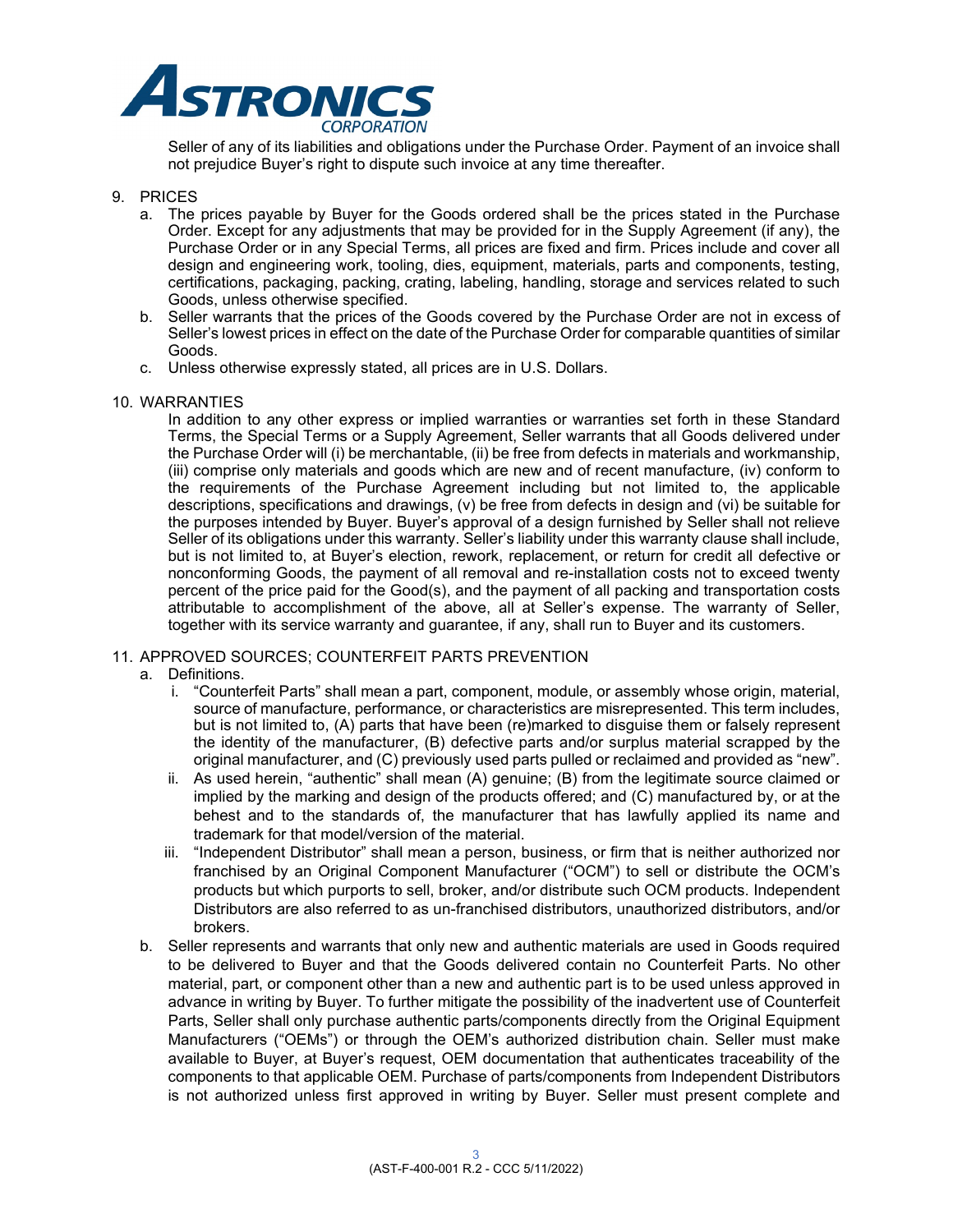

compelling support for its request and include in its request all actions to ensure the parts/components thus procured are legitimate parts. Buyer's approval of Seller request(s) does not relieve Seller's responsibility to comply with all Purchase Agreement requirements, including the representations and warranties in this paragraph.

- c. Seller shall maintain a documented system in accordance with SAE AS5553 and SAE AS6174 as applicable (policy, procedure, or other documented approach) that provides for prior notification and Buyer approval before parts/components are procured from sources other than OEMs or through the OEM's authorized distribution chain. Seller shall provide copies of such documentation for its system for Buyer's inspection upon Buyer's request.
- d. Acceptance of the Purchase Order constitutes confirmation by Seller that it is either the Original Equipment Manufacturer (OEM), Original Component Manufacturer (OCM), or a franchised or authorized distributor of the OEM/OCM for the Goods herein procured, unless otherwise specified. Seller further warrants that OEM/OCM acquisition documentation that authenticates traceability of the components to that applicable OEM is available upon request. If Seller is not the OEM/OCM or a franchised or authorized distributor, Seller confirms by acceptance of the Purchase Order that each Good supplied to Buyer has been procured from the OEM/OCM or a franchised or authorized distributor of the OEM/OCM. Seller further warrants that OEM/OCM acquisition traceability documentation is accurate and available to Buyer upon Buyer's request.
- e. Seller shall flow the requirements of this Section 11 to its subcontractors and suppliers at any tier for the performance of the Purchase Agreement.
- f. Seller's quality system and counterfeit avoidance procedures are subject to review and analysis with appropriate notice by the Buyer representative and/or authorized Government representatives. This includes surveillance of products, systems, procedures, facilities and records associated with components they have purchased. The responsibility for quality functions and counterfeit avoidance procedures shall be clearly identified within Seller's organization. Personnel performing these functions shall have sufficient authority and independence to evaluate the problems and to initiate and recommend corrective action.

### 12. INSPECTION

All Goods covered by the Purchase Order shall be subjected to inspection and test by Buyer and its customers to the extent practicable at all times and places including the place and period of manufacture. Buyer or its representative (customer, regulatory agency, etc.) may have access for review and/or inspection of the plant or plants of Seller or of any of Seller's subcontractors engaged in the performance of the Purchase Agreement. Seller shall provide, without additional charge, all reasonable facilities and assistance for such inspections and tests. Any such inspection or test by Buyer or its customer shall be performed in such a manner as not to unduly delay the work. No inspection, test, approval (including design approval), or acceptance of Goods ordered shall relieve Seller from responsibility for defects or other failures to meet the requirements of the Purchase Agreement. All Goods are subject to final inspection and acceptance by Buyer at destination not withstanding any prior payment or inspection at source and such inspection will be made within a reasonable time after delivery.

#### 13. REJECTION

Buyer shall have the right to reject, require correction or accept with an equitable adjustment in the price any Goods delivered hereunder which are defective or otherwise not in strict conformance with the requirements of the Purchase Agreement. Buyer shall notify Seller of such rejections or other actions and at Buyer's election and Seller's risk and expense such Goods shall be held by Buyer or returned to Seller for credit, refund, rework, or replacement as directed by written instructions from Buyer. No replacement or correction of defective Goods shall be made by Seller unless agreed to in writing by Buyer.

#### 14. TITLE AND RISK OF LOSS

Title and risk of loss or damage to each Good shall pass to Buyer upon delivery in accordance with the applicable Incoterm; provided, however, (i) if Buyer issues a notice of rejection for a Good pursuant to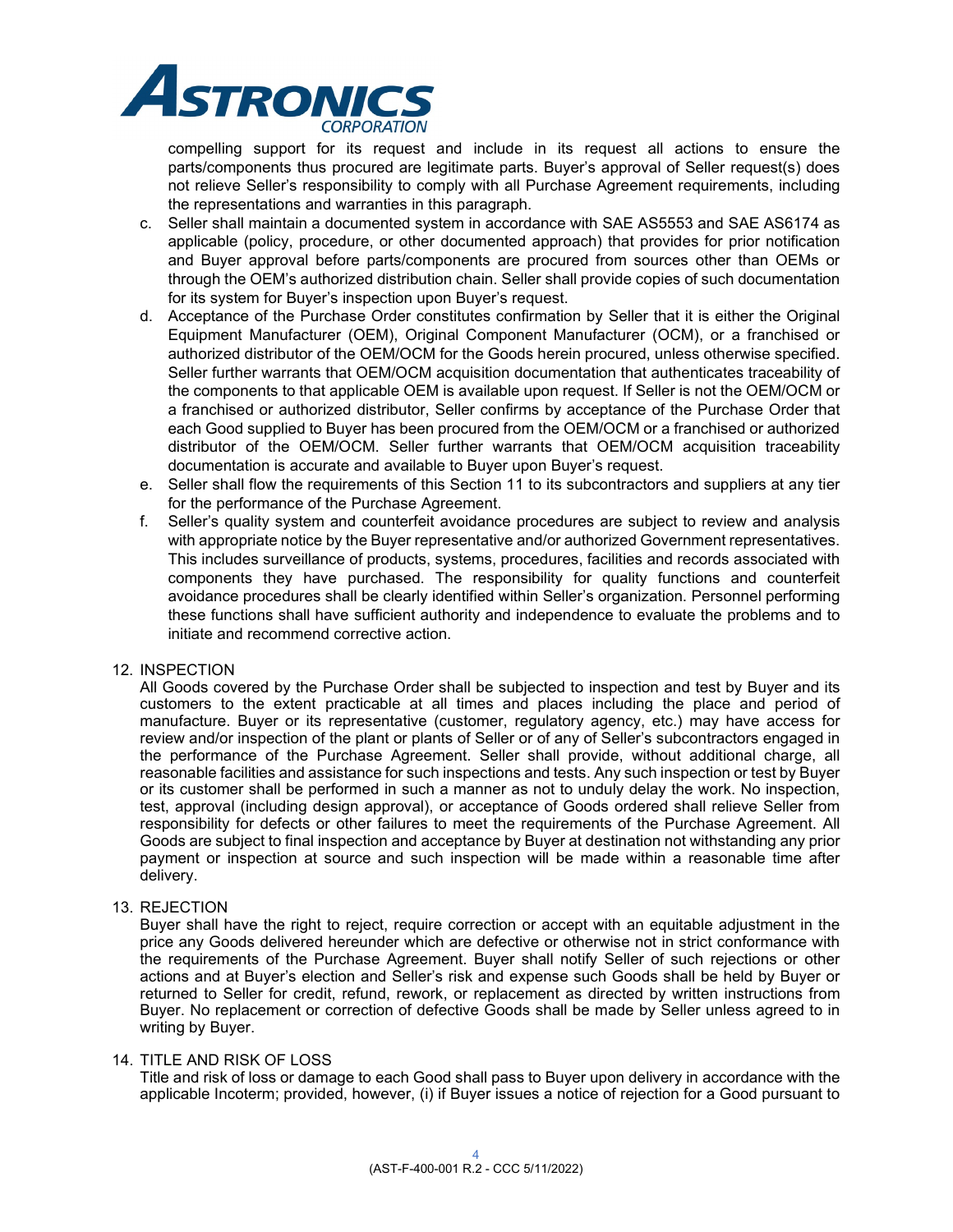

Section 13, then notwithstanding the applicable Incoterm, title and risk of loss or damage to such Good shall revert to Seller; (ii) if and to the extent Buyer makes any payment for a Good prior to delivery in accordance with the applicable Incoterm, title to such Good shall vest in Buyer at the time of payment (but risk of loss or damage shall remain with Seller); and (iii) notwithstanding the applicable Incoterm, Seller shall bear all risk or loss or damage to a Good due to improper or inadequate packaging, packing, crating or marking or to errors in shipping documents unless and except to the extent attributable to acts, errors or omissions of Buyer.

### 15. CHANGES

Buyer may at any time by written notice make changes within the general scope of the Purchase Agreement in any one or more of the following: (i) drawings; (ii) designs; (iii) specifications; (iv) method of shipping or packing; (v) place of inspection, delivery or acceptance; (vi) quantities; and (vii) schedules. Seller shall proceed immediately to perform the Purchase Agreement as changed. If any such change causes an increase or decrease in the cost of, or time required for performance of any part of the work under the Purchase Agreement an equitable adjustment in the Purchase Agreement price and/or delivery schedule will be made. Any claim for adjustment under this section will be deemed to be waived unless asserted in writing (including the amount of the claim) and delivered to Buyer within twenty (20) days from the date of receipt of Seller of the change order or written notice or within such further time as may be agreed upon by the parties.

#### 16. INTELLECTUAL PROPERTY

- a. Seller shall not make any unauthorized use of any third-party intellectual property or incorporate or otherwise use any unauthorized third-party intellectual property in the Goods or services provided to Buyer. Seller shall save Buyer, its agents and customers, and users of its products harmless from all loss, damage and liability which may be incurred on account of infringement or alleged infringement of any third party intellectual property rights, including without limitation any United States or foreign patent, copyright, trade secret, trade or other mark arising out of the manufacture, sale or use of such Goods or services by Seller, Buyer, Buyer's agents or customers, or users of its products. Seller shall, at its own expense, defend all claims, suits and actions against Buyer, its agents or customers, or users of its products in which such infringement is alleged, provided Seller is duly notified of such claims, suits and actions.
- b. To the extent any Good incorporates or makes use of any patent, copyright, trade secret or other intellectual, industrial or proprietary right of Seller or any of its suppliers or subcontractors, Buyer, each of its affiliates, each of its and their respective customers, and each other user, distributor, seller or reseller of such Good shall have and be granted an irrevocable, perpetual, non-exclusive, fully paid, royalty-free, world-wide right and license (with right of sublicense) under such patent, copyright, trade secret or other intellectual, industrial or proprietary right to use, distribute, sell, resell, support and modify such Good as and to the extent Buyer, any of its affiliates, any of its or their respective customers, or any other user, distributor, seller or reseller of such Good may in its sole discretion determine to be necessary, desirable or appropriate.

### 17. ASSIGNMENT, DELEGATION AND SUBCONTRACTS

No assignment of any rights, including rights to moneys due or to become due hereunder, nor any delegation of duties, obligations or liabilities under the Purchase Agreement shall be binding upon Buyer until Buyer's written consent thereto has been obtained. No Goods to be delivered under the Purchase Order shall be procured by Seller from a third party in completed or substantially completed form without Buyer's prior written consent. For this purpose, assignment shall include any change in the control of Seller; provided that in the case of a voluntary change in control, if Seller provides Buyer not less than 90 days advance written notice of such change in control and Buyer has not objected to such change in control within that notice period, Buyer shall be deemed to have consented to such change in control.

#### 18. TERMINATION

By written notice directed to Seller, Buyer may terminate for Buyer's convenience all or any part of the Purchase Order. In such event, the Purchase Order price shall be equitably adjusted: provided, such adjustment shall not exceed the Purchase Order total price, nor allow any amount for cost or anticipated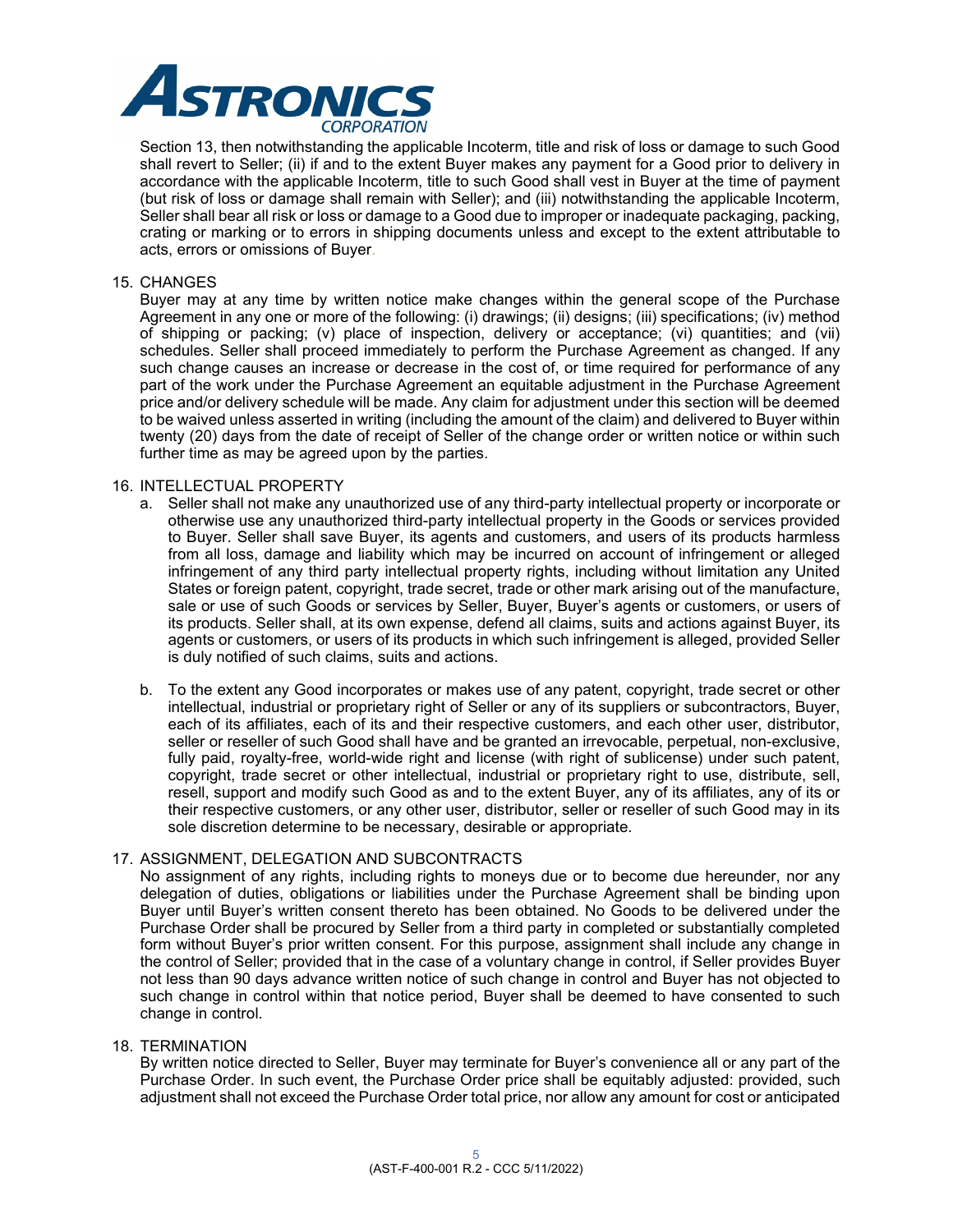

profit for performance not rendered: provided further, Seller's written claim for adjustment is received within thirty (30) days following the effective date of termination set forth in Buyer's written notice. Such termination shall not relieve Buyer or Seller of their respective obligations as to any un-terminated portions of the Purchase Order. Upon receipt of a termination notice, Seller shall stop work to the extent specified in the notice and take such other action as may be necessary or as Buyer may direct for the transfer, protection, preservation of property and contract rights which are related to the termination, and to minimize the cost of termination, to and for the benefit of Buyer.

### 19. CANCELLATION – CAUSE

- a. If Seller fails to make delivery of the Goods, or fails to perform the services, in accordance with the delivery dates specified in the Purchase Order, or fails to perform any other provision of the Purchase Agreement, or so fails to make progress as to endanger performance of the Purchase Order in accordance with its terms, and does not cure such failure within ten (10) days after notice from Buyer, Buyer may (in addition to any other right or remedy provided by the Purchase Agreement or by law) terminate all or any part of the Purchase Order by written notice to Seller without liability and purchase substitute goods elsewhere. In the event of such termination, Seller shall be liable to Buyer for any excess cost occasioned by Buyer. Seller shall continue performance of the Purchase Order to the extent not terminated pursuant to this Section 19.
- b. Except with respect to defaults of subcontractors at any tier, Seller shall not be liable to Buyer if the failure to perform the Purchase Agreement arises out of causes beyond the control and without the fault or negligence of Seller. If the failure to perform is caused by the default of a subcontractor at any tier, and if such default arises out of causes beyond the control of both Seller and subcontractor, and without the fault or negligence of either of them, Seller shall not be liable to Buyer unless the goods or services to be furnished by the subcontractor were obtainable from other sources in sufficient time to permit Seller to meet the requirements of the Purchase Agreement.
- c. If the Purchase Order is terminated as provided in this Section 19, Buyer, in addition to any other rights provided herein, may require Seller to transfer title and deliver to Buyer (i) any completed Goods, and (ii) such partially completed Goods and materials, parts, tools, dies, jigs, fixtures, plans, drawings, information, and contract rights as Seller has specifically produced or specifically acquired for the performance of the Purchase Agreement. If, after notice of the termination of the Purchase Order "with cause," it is determined that the failure to perform is due to causes totally beyond the control and totally without the fault or negligence of Seller, such notice of default shall be deemed to have been issued pursuant to Section 18 hereof, and the rights and obligations of the parties hereto shall be governed by such Section 18.

#### 20. COMPLIANCE WITH LAWS

- a. In the performance of the Purchase Agreement Seller shall comply with all federal, state and local safety laws, the provisions of the Fair Labor Standard Act (FLSA) of 1938, as amended, the Equal Opportunity provisions of Presidential Executive Orders, including without limitation, Executive Order 13496, Notification of Employee Rights under Federal Labor Laws (29 CFR Part 471, Appendix A to Subpart A), and all other applicable federal, state and local laws, regulations, rules and ordinances (collectively, "applicable laws"). Seller agrees, upon request, to furnish Buyer a certificate regarding FLSA compliance or compliance with other applicable laws in such form as Buyer may from time to time require. Seller agrees to indemnify and hold Buyer harmless to the full extent of any loss, damage or expense (including attorneys' fees) which Buyer may incur as a result of Seller's violation of any applicable laws.
- b. Seller warrants that Seller has not been and is currently not excluded, debarred, suspended or otherwise declared ineligible by any governmental, regulatory or administrative body, agency, board or authority from providing any good and/or supplying any service of the type included in the Purchase Order or is the subject of any investigation, action or proceeding that could lead to such party being excluded, debarred or suspended or otherwise declared ineligible by any governmental, regulatory or administrative body, agency, board or authority from providing any good or service of the type included in the Purchase Order.

### 21. PUBLICITY AND DISCLOSURE

a. No press release, advertisement, or other disclosure relating to the Purchase Agreement shall be made without Buyer's prior written approval. Seller shall require any and all of its subcontractors to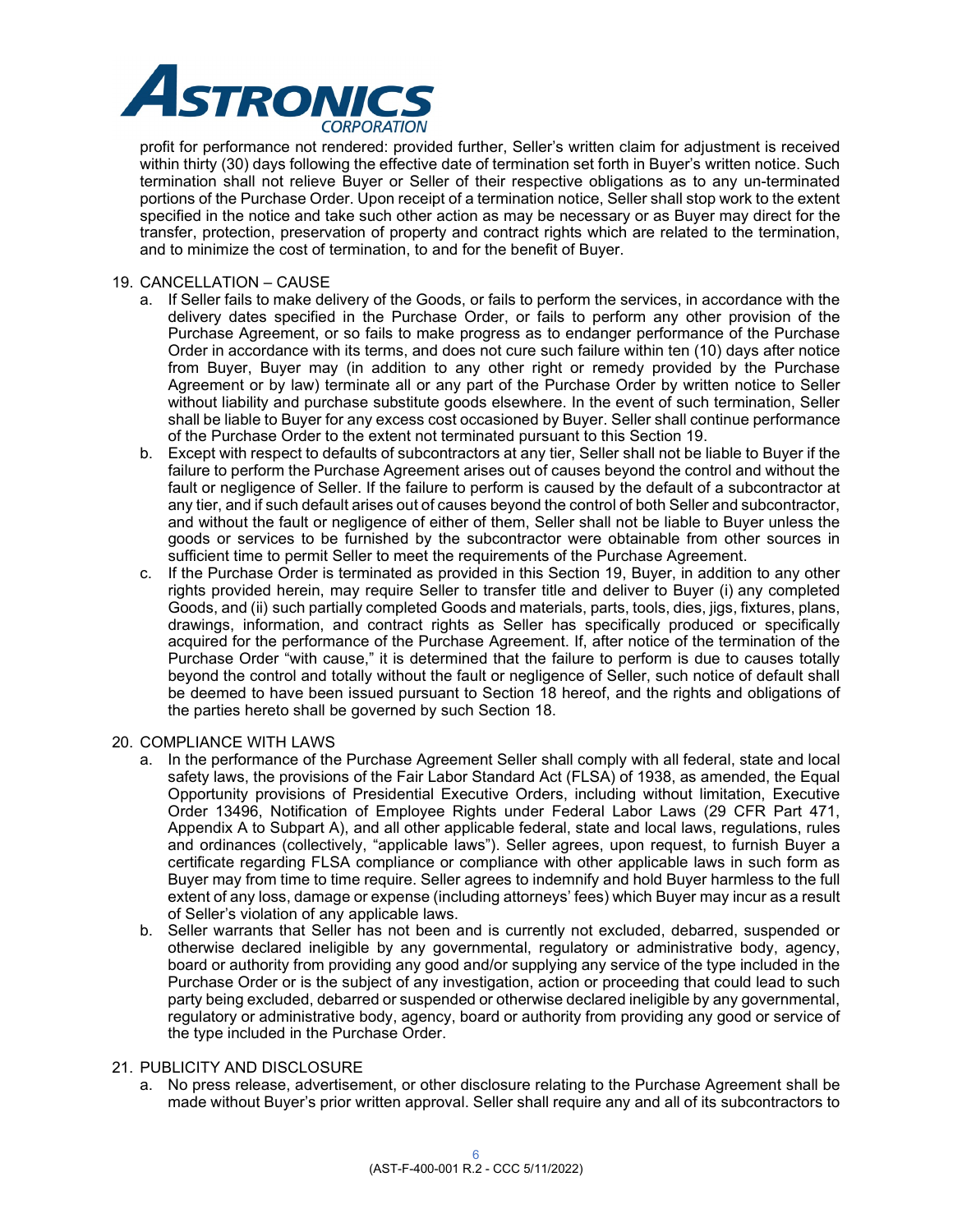

comply with these requirements and shall be liable for any failure of its subcontractors to comply with this requirement.

- b. Seller shall keep confidential all designs, processes, drawings, specifications, reports, data and other technical or proprietary information and the features of all parts, equipment, tools, gauges, patterns, and other Goods furnished or disclosed to Seller by Buyer in connection with the Purchase Agreement, unless otherwise provided herein or authorized by Buyer in writing. Seller shall use such information and Goods, and the features thereof, only in the performance of the Purchase Agreement. Upon completion or termination of the Purchase Order, Seller shall return all such information and Goods to Buyer or make such other disposition thereof as may be directed or approved by Buyer.
- c. Seller shall notify Buyer immediately if any Buyer proprietary data is physically or electronically obtained by unauthorized parties such as, but not limited to, a data breach of Seller's IT systems.

#### 22. WAIVER

No failure on the part of either Party in exercising any right or remedy under the Purchase Agreement shall operate as a waiver thereof, nor shall any single or partial exercise of any such right or remedy preclude any other or further exercise thereof or the exercise of any other right or remedy under the Purchase Agreement, in law or in equity, conferred by statute, or otherwise. A waiver by or on behalf of a Party of any breach of the Purchase Agreement shall not be binding upon such Party unless it is in writing executed by such Party. A waiver shall not operate as a waiver of any future breach, whether of a like or different character, except to the extent specifically provided in such waiver.

#### 23. HAZARDOUS MATERIAL PACKAGING, LABELING AND SHIPPING

Seller shall package, label, transport and ship hazardous materials or Goods containing hazardous materials in accordance with all applicable federal, state and local laws and regulations including but not limited to current published issues of tariffs and regulations reflecting 49 Code of Federal Regulation Articles 100-199 and shall furnish appropriate Safety Data Sheets. Seller shall ensure that all shipping documents are properly identified as hazardous material and specify any handling and storage requirements on all shipping documents.

#### 24. HOLD HARMLESS AND INDEMNIFICATION

Seller shall be liable for and indemnify and hold harmless Buyer and its affiliates from and against any and all Losses, liabilities, damages, damage awards, judgments, settlements, indemnification payments, charges, fines, penalties, taxes, duties, costs and expenses of any kind, including, but not limited to, attorneys' fees', experts fees and other legal costs and expenses in connection with investigating, defending and settling claims and, actions, lawsuits, proceedings and demands related thereto (collectively "Losses") which they, or any of them, may suffer, sustain, become subject to, pay or incur to the extent the same arise out of or in connection with or are attributable to (i) any breach of the Purchase Agreement by Seller or any of its officers, employees, directors or subcontractors or resulting from any act, error or omission (whether or not negligent) on the part of Seller or another of its officers, employees, directors or subcontractors, (ii) any negligent act, error or omission, willful or intentional misconduct, or noncompliance with any applicable law on the part of Seller or any of its officers, employees, directors or subcontractors in connection with any Good or the Purchase Agreement, or (iii) any claim, action, lawsuit, proceeding or demand any third party may assert against Buyer or any of its Affiliates that arises out of or in connection with or is attributable to any matter referred to in clause (i) or (ii) above; provided, however, that Seller shall have no liability or obligation for Losses to the extent the same arise out of or in connection with or are attributable to any (A) any breach of the Purchase Agreement by Buyer or resulting from any act, error or omission (whether or not negligent) on the part of Buyer or any of its affiliates, or (B) any negligent act, error or omission, willful or intentional misconduct, or noncompliance with any applicable law on the part of Buyer or any of its affiliates in connection with a Good or the Purchase Agreement.

- 25. RESERVED
- 26. TAXES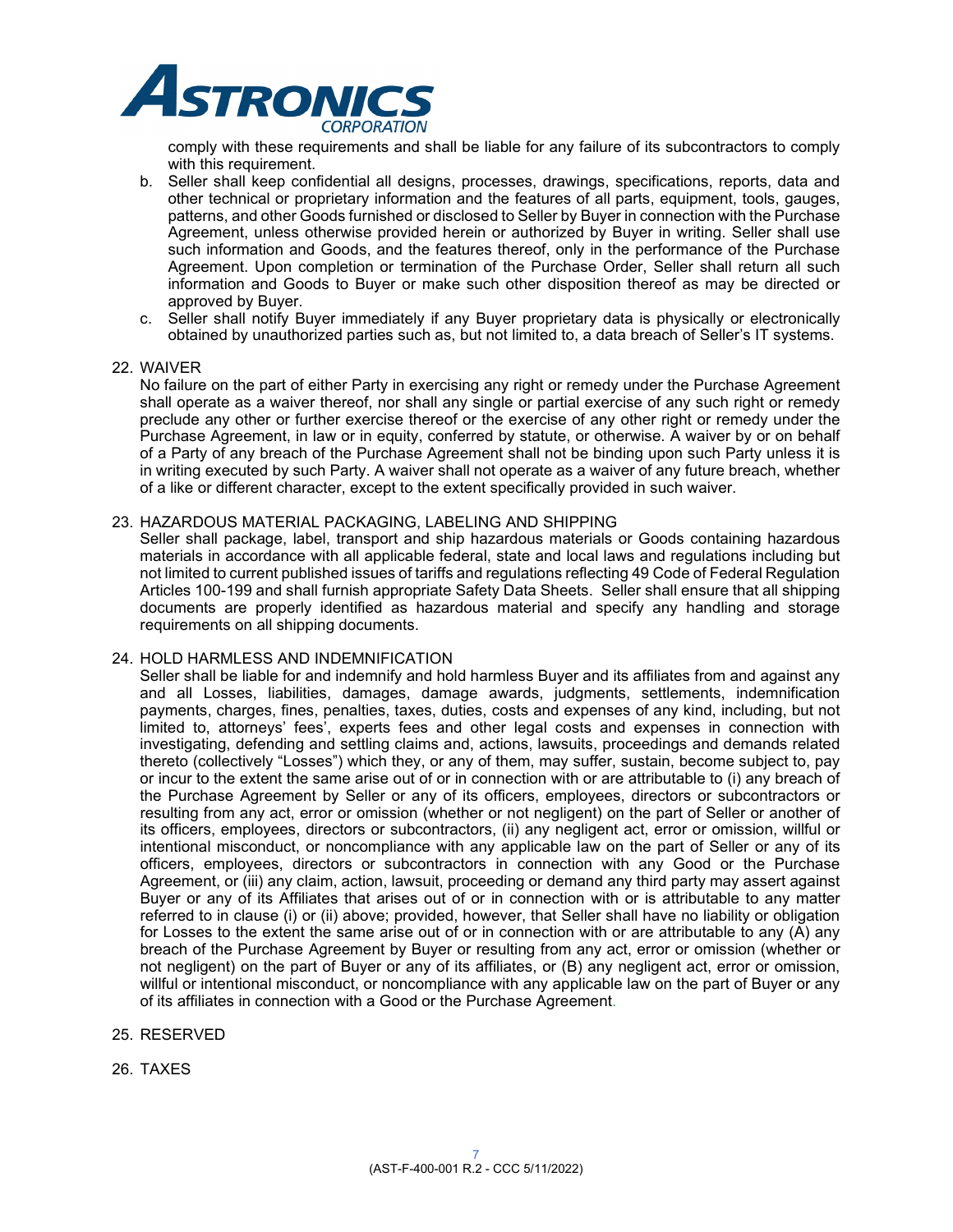

a. Unless prohibited by law, Seller shall pay and has included in the price of the Purchase Order, as a separate line item, any federal, state or local tax, transportation tax, or other tax which is required to be imposed upon the Goods ordered hereunder, or by reason of their sale or delivery.

### 27. DESIGN, TOOLS, DIES, ETC.

- a. Unless otherwise agreed in the Purchase Agreement, Seller at its cost shall supply all material, equipment, designs, drawings, tools and facilities required to perform the Purchase Agreement.
- b. Any and all designs, drawings, schematics, plans, specifications, photographs, information and data which are furnished or provided by or through Buyer or paid for by Buyer in connection with the Purchase Agreement are and shall remain the sole property of Buyer, and any and all designs, drawings, schematics, plans, specifications, photographs, information and data, including, but not limited to technical and testing reports, which are produced, written, prepared, developed or created by Seller and furnished or provided (or required to be furnished or provided) to Buyer in connection with the Purchase Agreement shall be deemed to be works made for hire and, when produced, written, prepared, developed or created, all copyright and other right, title and interest therein and thereto shall vest in and be assigned and transferred to Buyer and the same shall thereafter be the sole property of Buyer; provided, however, that to the extent any pre-existing design, drawing, schematic, plan, specification, photograph, information or data or pre-existing patent, copyright, trade secret or other intellectual, industrial or proprietary right of Seller is incorporated in or used by Seller to produce, write, prepare, develop or create any such design, drawing, schematic, plan, specification, photograph, information or data which is furnished or provided (or required to be furnished or provided) to Buyer in connection with the Purchase Agreement, Seller shall retain ownership thereof, but Buyer shall have and be granted an irrevocable, perpetual, non-exclusive, fully paid, royalty-free, world-wide license (with right of sublicense) to use, distribute, sell, resell, reproduce, support and modify such design, drawing, schematic, plan, specification, photograph, information or data as and to the extent Buyer may in its sole discretion determine to be necessary, desirable or appropriate in connection with any Goods or to exercise any rights, enforce any liabilities and obligations or otherwise carry out the Purchase Agreement. Any failure to comply with the provisions of this Section 27(b) would cause Buyer irreparable injury for which it could not be adequately compensated through an award of damages, and Buyer shall be entitled to seek and obtain injunctive and other equitable relief to enforce and require performance with this Section 27(b) in the event of any actual or threatened breach thereof.
- c. Seller shall use designs, drawings, schematics, plans, specifications, photographs, information and data which are furnished or provided by or through Buyer at Seller's own risk and Seller shall be responsible for all loss of or damage to the same or to any person while in Seller's custody. Seller shall, at its sole cost, store and maintain all such property in good condition and repair. Buyer makes no warranties of any nature with respect to any such property, which is furnished "AS IS."
- d. Graphic arts and packaging materials: All film negatives, positives, engravings, electrodes and dies made by Seller for the production of material on the Purchase Agreement will become the property of Buyer and shall be surrendered upon request.
- e. Notwithstanding anything herein to the contrary, the provisions of this Section 27 do not apply to property owned by the United States government. Disposition and use of U.S. government property shall be governed by applicable U.S. government regulations.

#### 28. ONGOING PRODUCTION

Seller shall give Buyer not less than twelve months' notice and an opportunity for a "last buy" of the Goods being supplied under the Purchase Order at reasonable prices consistent with Seller's prior pricing practices with respect to such Goods prior to Seller's discontinuance of its ability to manufacture such Goods for any reason.

### 29. ADVERSE CHANGES TO SELLERS BUSINESS CONDITIONS

Seller shall notify Buyer of substantive changes to Seller's business that will negatively impact its business, assets, or financial condition. In this event, Buyer shall have the opportunity to renegotiate, suspend, or terminate the Purchase Agreement.

## 30. FAILURE TO PAY SUPPLIERS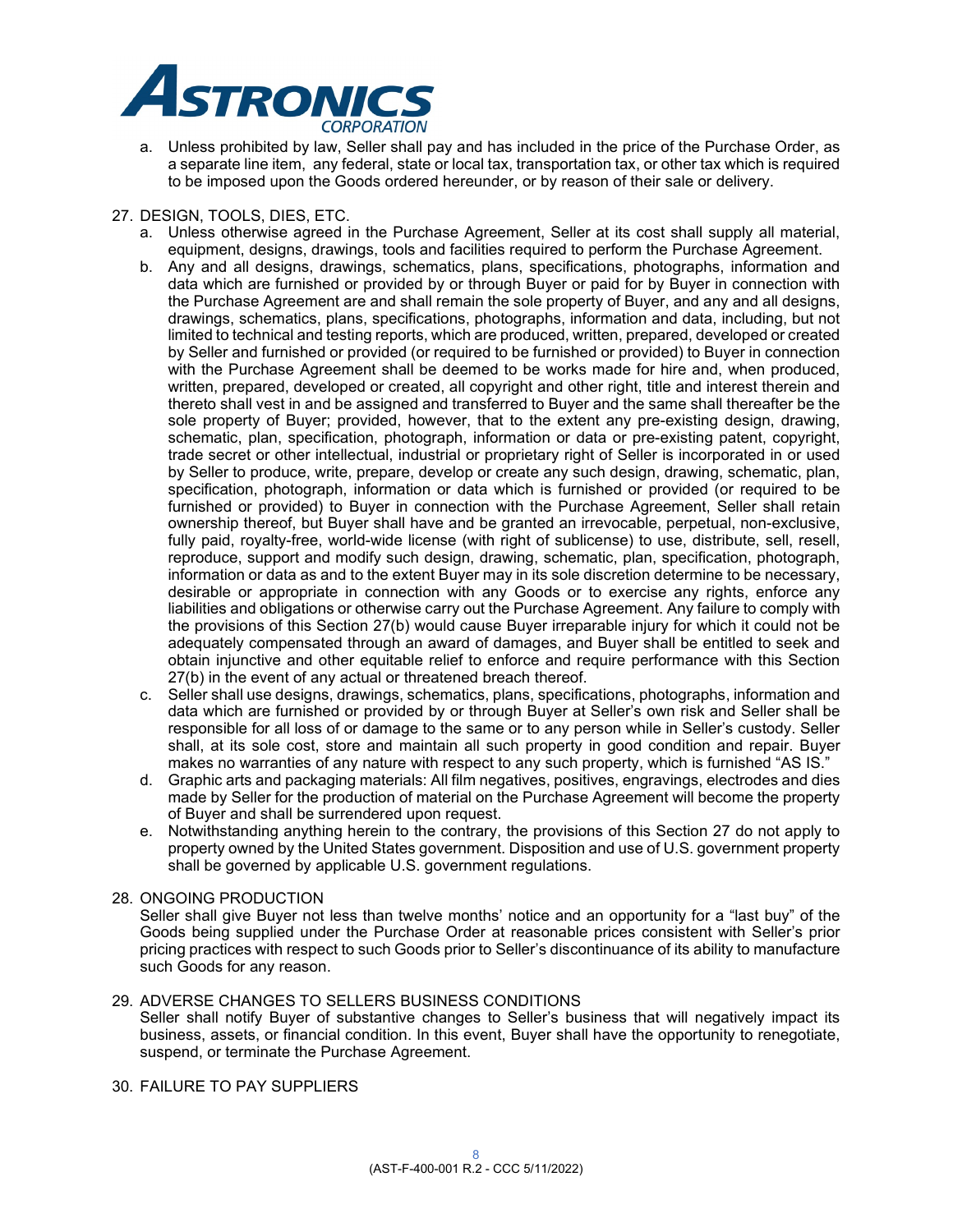

Seller shall notify Buyer in the event that Seller's financial situation or other circumstances lead to not paying a sub-tier supplier that is part of the supply chain supporting the Goods ordered by Buyer and which results in a potential delivery delay of those Goods.

### 31. EXPORT LAWS AND REGULATIONS

- a. In performing its obligations under the Purchase Agreement, Seller will comply with United States export control and asset control laws, regulations, and orders, as they may be amended from time to time, applicable to the export or re-export of Goods or services, including software, processes, or technical data ("Items"). Such regulations include without limitation the Export Administration Regulations ("EAR"), International Traffic in Arms Regulations ("ITAR"), and regulations and orders administered by the Treasury Department's Office of Foreign Assets Control (collectively, "Export Control Laws").
- b. Seller shall be responsible for obtaining the required authorizations prior to conducting an export or re-export of any Items, as defined in such laws and regulations. Buyer shall reasonably cooperate with, and exercise reasonable efforts to support, Seller making the export or re-export in obtaining any necessary licenses or authorizations required to perform Seller's obligations under the Purchase Agreement.
- c. Seller shall, upon written request of Buyer, provide the Export Control Classification Numbers ("ECCNs") for each Item being delivered to Buyer as well as the ECCNs for any components or parts of each Item, if such component ECCNs are different from the ECCN of the Item at issue.
- d. Seller represents that (i) any Items, and the parts and components thereof, it is providing in conjunction with the Purchase Agreement are not currently "defense articles" as that term is defined in 22 C.F.R. § 120.6 of the ITAR and (ii) the services (if any) that Seller is providing in conjunction with the Purchase Agreement are not currently "defense services" as that term is defined in 22 C.F.R. § 120.9 of the ITAR. Seller acknowledges that this representation means that an official capable of binding Seller knows or has otherwise determined that such Items, and the parts and components thereof, are not currently on the United States Munitions List at 22 C.F.R. § 121.1. Each party agrees to reasonably cooperate with the other in providing, upon written request of the other party, documentation or other information that supports or confirms this representation, including, for example, Commodity Jurisdiction Determinations.
- e. To the extent that such Items, or any parts or components thereof, were specifically designed or modified for a military end use or end user, Seller shall notify Buyer of this fact and shall also provide Buyer with written confirmation from the United States Department of State that such Items, and all such parts or components thereof, are dual-use Items subject to the jurisdiction of the Department of Commerce.

### 32. CONFLICT MINERALS

- a. Seller must demonstrate that all gold, tin, tantalum or tungsten (or derivative thereof) (collectively referred to as "3TG") in the products it sells to Astronics were sourced from RMI RMAP conformant smelters.
- b. As a public company, Astronics Corporation is required to comply with Section 1502 of the United States Dodd-Frank Wall Street Reform and Consumer Protection Act, and, among other things, such act requires that Astronics Corporation make certain disclosures related to the use of Conflict Minerals in filings it makes with the United States Securities and Exchange Commission. Seller will source and track the chain of custody of all 3TG that may be contained in any Goods in accordance with the OECD Due Diligence Guidance for Responsible Supply Chains of Minerals from Conflict-Affected and High-Risk Areas or such other internationally recognized due diligence standard as Astronics Corporation may approve. Seller shall, if and whenever requested by Buyer or Astronics Corporation, provide Astronics Corporation with a declaration in the form of the EICC-GESI Conflict Minerals Reporting Template ("CMRT") as adopted by EICC-GESI with respect to all Goods and any and all such other information and data related to the use of Conflict Minerals in Goods that Seller may reasonably request.
- c. Supplier will at all times be able to deliver to Astronics its current CMRT that has been generated through the surveying of its relevant direct suppliers within the previous 12 months using the most current version of the CMRT. The supplier is required to cascade this requirement down the supply chain to its suppliers and, in turn, require them to cascade the requirement to survey their suppliers using the CMRT at least once each year.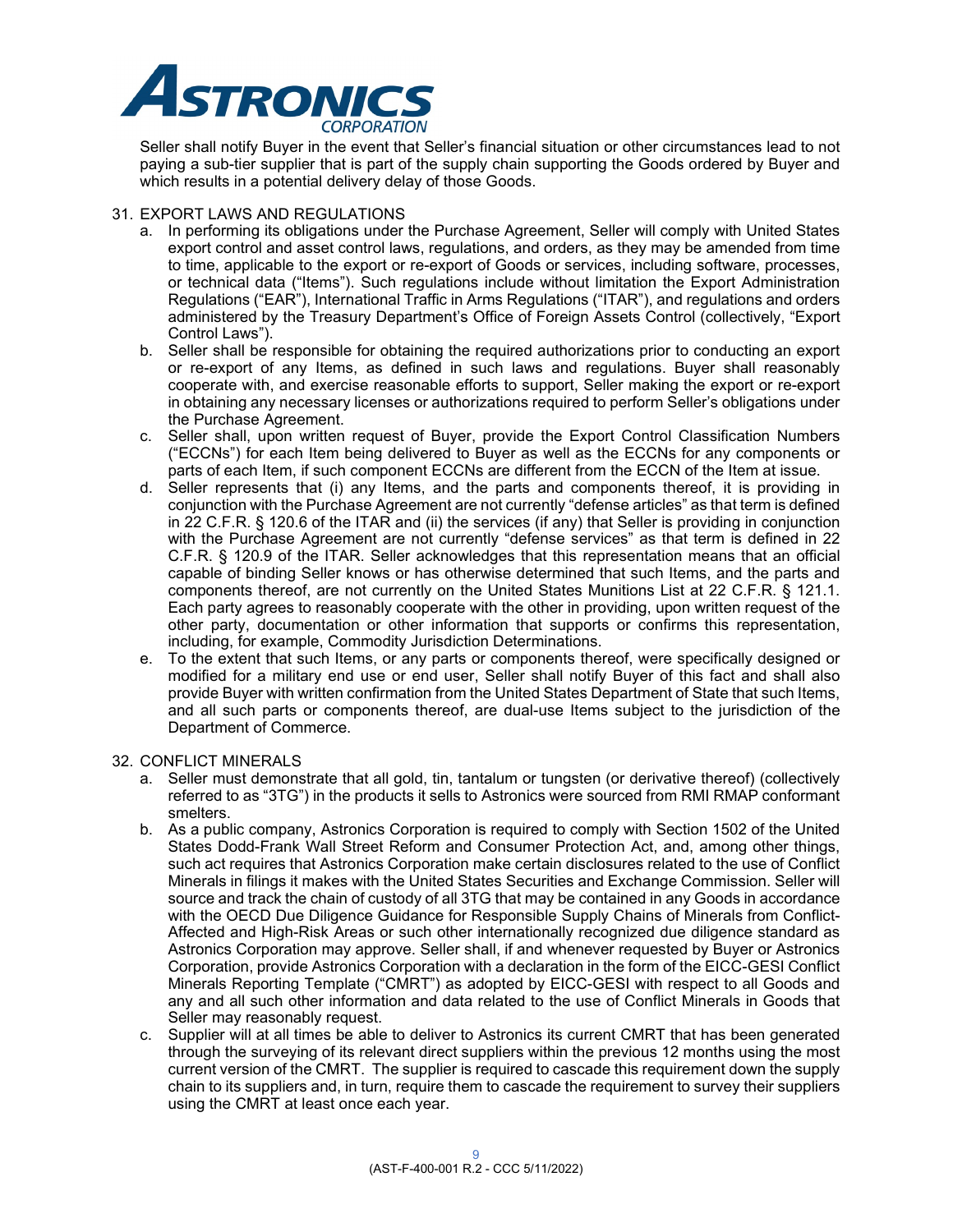

d. If Buyer believes that a Good contains (or includes, makes use of or was made from a material, part or component that that contains) a 3TG whose purchase funded violence in the Covered Countries: (i) Buyer may, at its option, by providing notice thereof to Seller, suspend the Purchase Order as to such Good until Seller is able to confirm to the reasonable satisfaction of Buyer whether or not such Good contains any 3TG whose purchase funded violence in the Covered Countries; and (ii) if it is determined that such Good contains any 3TG whose purchase funded violence in the Covered Countries or if Seller is not able to confirm to the reasonable satisfaction of Buyer whether or not such Good contains any Conflict Mineral within 90 days after being requested to do so by Buyer, Buyer may, at its option, by providing notice thereof to Seller, terminate the Purchase Order as to such Good. Buyer shall have no liability or obligation with respect to any Good as to which the Purchase Order is terminated or suspended pursuant to this Section 32 (c).

#### 33. RoHS COMPLIANCE

Unless Seller has expressly and in writing informed Buyer to the contrary, Seller represents that any product delivered to Buyer under this order is in compliance with the European Union (EU) Directive 2011/65/EU on the Restriction of the Use of certain Hazardous Substances in Electrical and Electronic Equipment (RoHS Recast). In particular, the products have been tested as needed for the presence of Lead, Cadmium, Mercury, Hexavalent chromium, Polybrominated biphenyls (PBB), and Polybrominated diphenyl ethers (PBDE). For Cadmium there must be less than 0.01% of the substance by weight at raw homogeneous materials level. For Lead, PBB, PBDE, mercury and Hexavalent chromium, there must be no more than 0.1% of the material, when calculated by weight at raw homogeneous materials.

#### *.*  34. REACH COMPLIANCE

"REACH" is European Union Regulation (EC) No 1907/2006 concerning the "Regulation on Registration, Evaluation, Authorization and Restriction of Chemicals effective June1, 2007. Under REACH, Buyer's customers within the European Union may require that Buyer identify any Substances of Very High Concern (SVHC) from the Candidate List as defined under REACH and Buyer will need to have Seller identify any such SVHCs in its products. Upon request, Seller agrees (1) to provide to Buyer, at no increase in contract price, information regarding any SVHC's present in Seller's products, including the SVHC's name, amount contained, by weight, total part weight and safe usage information, based on the Candidate List in place at the time of receipt of request, (2) to submit response within 45 days upon receipt of request, and (3) to permit Buyer to disclose such information to its customers or regulatory authorities for the purpose of compliance with the REACH regulation. If at any time, the product's chemical composition change after a response is provided, Seller is required to provide Buyer with the revised information. Buyer reserves the right to request REACH information up to thirty-six months after last shipment of a product by Seller to Buyer.

#### 35. FEDERAL ACQUISITION REGULATIONS

If the Purchase Order references a prime contract funded in whole or in part by the US Government, then the Federal Acquisition Regulation (FAR) Clauses as provided under FAR 52.244-6 are applicable to the Purchase Order as provided in that clause. If the Goods do not qualify as a "commercial item" as defined in Federal Acquisition Regulation 2.101, Definitions, then additional FAR clauses may apply. If applicable, additional FAR and DFAR clauses may apply as referenced on the applicable purchase order.

### 36. ETHICS

- a. Seller shall comply with the spirit of the Astronics Corporation Code of Business Conduct and Ethics and the Astronics Corporation Statement on Combatting Human Trafficking, which are posted on the Astronics Corporation website at https://www.astronics.com/about/corporate-responsibility.
- b. Seller shall ensure that the importance of ethical behavior, protection of human rights, and protection of the environment is communicated to its employees and to its sub-tier suppliers as appropriate for the type of business and as required by local rules/regulations.
- c. Seller commits that any material violation of law by Seller relating to basic working conditions and human rights, including laws regarding slavery and human trafficking, applicable to Seller's performance under the Purchase Agreement may be considered a material breach of the Purchase Agreement for which Buyer may elect to cancel any open Purchase Orders between Buyer and Seller, for cause, in accordance with the provisions of the Purchase Agreement, or exercise any other right of Buyer for an Event of Default under the Purchase Agreement. Seller shall include the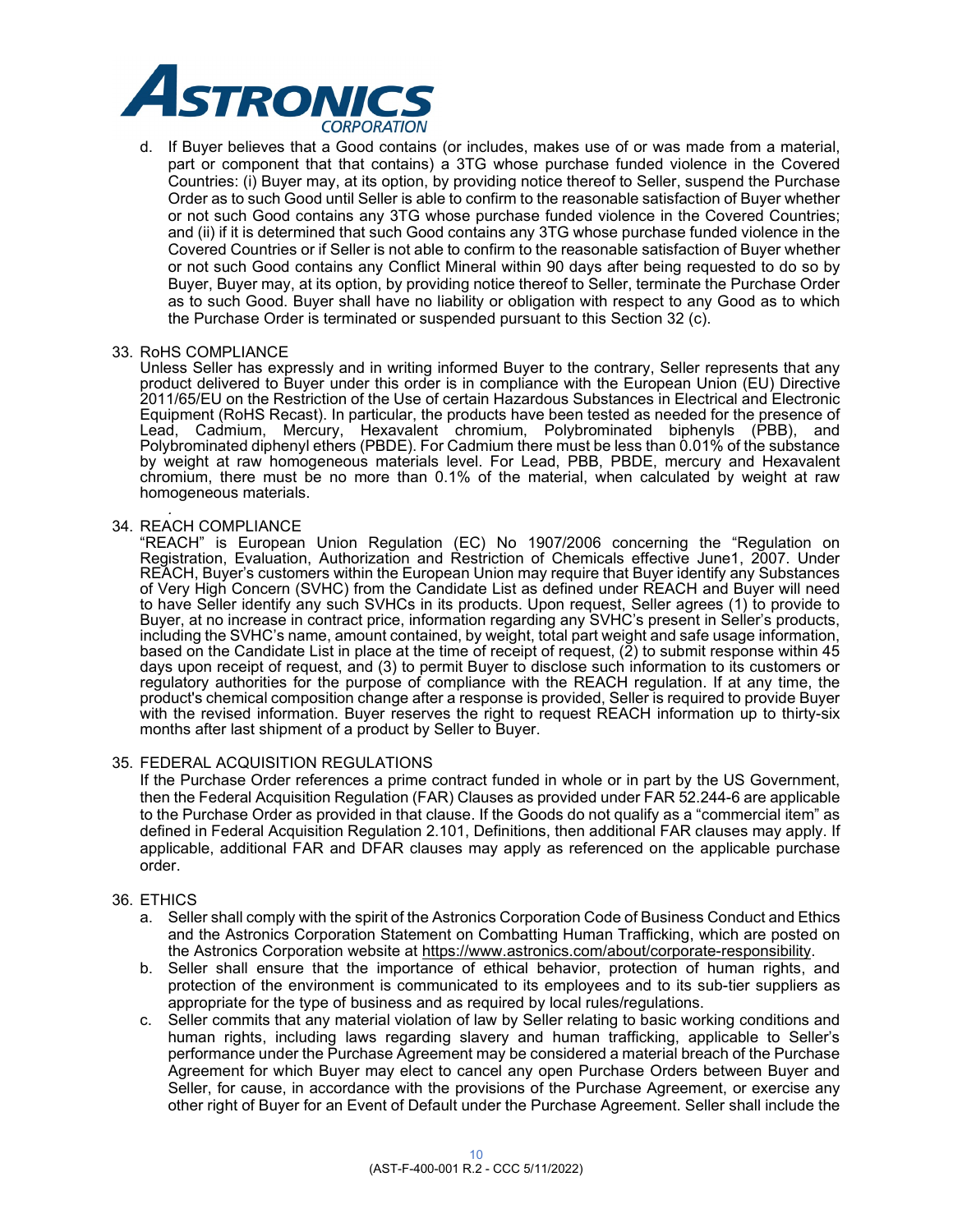

substance of this Section 36, including this flow down requirement, in all subcontracts awarded by Seller for build to print work performed under the Purchase Agreement.

#### 37. OZONE-DEPLETING SUBSTANCE

- a. Definition. "Ozone-depleting substance," as used in this Section, means any substance the Environmental Protection Agency designates in 40 CFR Part 82 as--
	- Class I, including, but not limited to, chlorofluorocarbons, halons, carbon tetrachloride, and methyl chloroform; or
	- Class II, including, but not limited to hydrochlorofluorocarbons.
- b. Seller shall label Goods which contain or are manufactured with ozone-depleting substances in the manner and to the extent required by 42 U.S.C. 7671j (b), (c), and (d) and 40 CFR Part 82, Subpart E, as applicable:

Warning

Contains \*\_\_\_\_\_\_, a substance(s) which harm(s) public health and environment by destroying ozone in the upper atmosphere.

Warning<br>Manufactured with \*  $\Box$ , a substance(s) which harm(s) public health and environment by destroying ozone in the upper atmosphere.

\*Seller shall insert the name of the substance(s).

c. Buyer requires that the provisions/requirements set forth above be included in Seller's direct supply contracts as well as the obligation that they be flowed to the sub-tier supply chain. For the purpose of this note Supply Chain shall mean Seller's direct and indirect suppliers performing value-added activity on the Goods and services. It focuses on direct and lower-tier suppliers.

#### 38. PRIORITY RATING

If so identified, the Purchase Order is a "rated order" certified for national defense use, and Seller shall follow all the requirements of the Defense Priorities and Allocation System (DPAS) Regulation (15 CFR Part 700).

### 39. GOVERNING LAW

Unless otherwise expressly provided in a Purchase Agreement governing the Purchase Order, the Purchase Order and these Standard Terms shall be governed by the laws of the State of the United States in which Buyer's address set forth on the face of the Purchase Order is located, without resort to said state's conflicts of law rules for the purpose of applying the laws of another jurisdiction. EACH PARTY SUBMITS TO THE EXCLUSIVE JURISDICTION AND VENUE OF THE FEDERAL COURTS AND STATE COURTS OF SUCH STATE FOR ALL MATTERS RELATED TO OR ARISING OUT OF THE GOODS, ANY SITE WORK OR THE PURCHASE AGREEMENT AND WAIVES ANY AND ALL OBJECTIONS THERETO. The United Nations Convention on Contracts for the International Sale of Goods (CISG) shall not apply.

#### 40. SEVERABILITY

If any provision of the Purchase Agreement is invalid, illegal or unenforceable, in whole or in part, such invalidity, illegality or unenforceability will apply only to such provision or part thereof and the remaining part of such provision and all other provisions of the Purchase Agreement will continue in full force and effect in accordance with their terms.

### 41. INSURANCE REQUIREMENTS

Seller shall procure and maintain, at its own cost and expense, adequate Products Liability Insurance with bodily injury/death and property. Upon request by Buyer, Seller shall provide Buyer with (i) a certificate or certificates of insurance confirming that all insurance coverages required under this Section 41 have been procured and are being maintained (including copies of appropriate additional